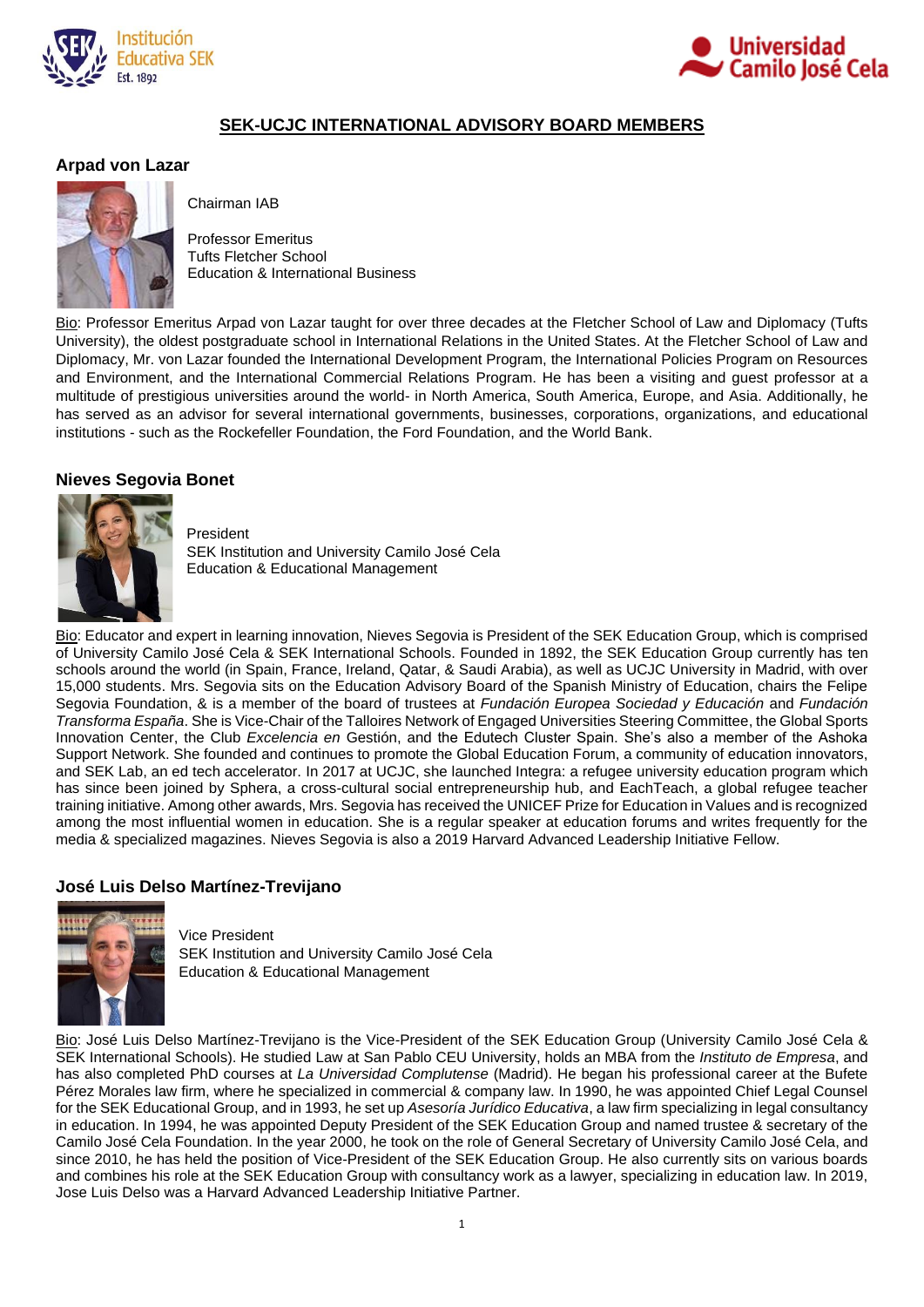



# **Emilio Lora-Tamayo D´Ocón**



Rector, ex officio member University Camilo José Cela University Education

Bio: Emilio Lora-Tamayo D´Ocón, Rector of UCJC, obtained a *Diplôme d'Études Approfondies* at the Université Paul Sabatier in 1973, and his PhD in Physics at the Complutense University of Madrid in 1977. Professor of Electronics at the Autonoma University of Barcelona since 1989, he held the position of President at CSIC on two occasions, from 2003 to 2004, and in 2012. While holding this last position, he was appointed Vice President of Science Europe. In 2017, he was designated Rector of Menendez Pelayo International University, and in September of 2019, he was appointed the Rector of UCJC. He is the coauthor of seven patents, nine specialized books, and author and co-author of over one-hundred articles in international magazines. He has also been the President of the Academic Council of the Universitat Abat Oliva and is an academic of the Royal Academy of Arts and Sciences in Barcelona.

# **Barbara Arrowsmith Young**



Scientist as Educational Entrepreneur Arrowsmith Program Education & Educational Therapy

Bio: Barbara Arrowsmith Young is the founder of the Arrowsmith Program, an assessment process and suite of cognitive exercises which have been designed to first identify, and then stimulate and strengthen, the weak areas of cognitive functioning that underlie a range of learning disabilities. Her vision is that all students struggling with learning will have the opportunity to benefit from cognitive programs that utilize the principles of neuroplasticity, changing the brain's capacity to learn and opening these learners to a new world of possibilities.

#### **Klaus Barbknecht**



Rector Freiberg University of Mining and Technology University Education, International Business, & Energy

Bio: Klaus Barbknecht, Rector of Freiburg University of Mining and Technology, has a legal background and an extensive career working as a lawyer for national and international law firms. Moreover, he has worked in management positions for Verbundnetz Gas AG, as Germany´s Member of the Executive Board in Gas Procurement, Finance and Human Resources, Gas Sales and Human Resources, and Trade.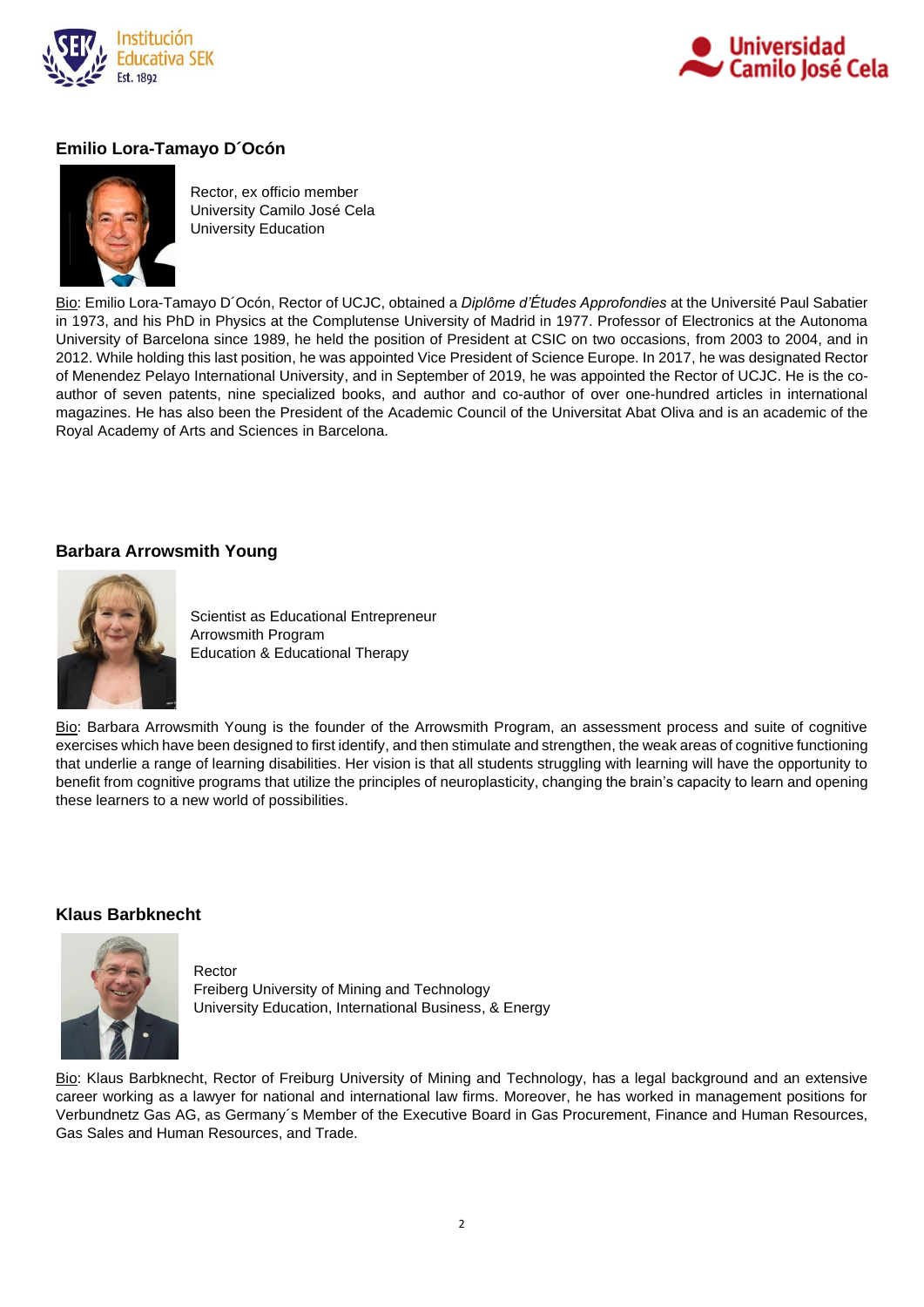



# **María Cruz Lagar**



Director of Schools, ex officio member SEK Institution Education & Educational Management

Bio: Maricruz Lagar has been an educator for over 40 years and is currently the general director of SEK International Schools. A former student of SEK Santa Isabel, she also worked at SEK El Castillo for 15 years. She has held different leadership positions, including Director of SEK Catalunya for 12 years, and she has directed SEK Ciudalcampo for the last 12. She is a trainer for the PEP programme of the International Baccalaureate and a patron of the Felipe Segovia Foundation. She has participated in many different projects and was a member of the first Intelligent Classroom team, working closely with Don Felipe Segovia. She led the first summer courses at SEK. Maricruz is the author of different Editorial Didascalia methods for children. Her goals are focused on learning and teaching within international education. Her passion for theatre has led her to direct different theatre groups of pupils and teachers in schools, performing different musicals with the participation of a large number of pupils. She is creative, dynamic and always eager to learn.

# **María Emilia Correa**



Co-Founder Sistema B Sustainability in Business, Civil Society, & Academia

Bio: Maria Emilia Correa is a Colombian entrepreneur and leader with purpose, with 25 years of international experience in sustainability in business, civil society, and academia. After a successful career with multinational corporations, Ms. Correa co-founded Sistema B in 2012, a movement to promote B Corps - businesses that use the power of markets to solve social and environmental problems. In 2016, she was on the jury for the Global Rolex Award, in and 2017, she was named one of the 30 most influential intellectuals in Latin America by EsGlobal. Currently, Ms. Correa serves as a member of the Board for Colbún and Córpora (Chile), HQAI (Switzerland), Fundación Bancolombia, and Fundación Gaia (Colombia). Additionally, she is a Harvard University 2019 Advanced Leadership Initiative Fellow.

#### **Javier de Muguiro Miranda**



Managing Partner MdF Family Partners Weath Management

Bio: Managing Partner of MdF Family Partners, Javier de Muguiro Miranda has a degree in Law and Business from the Universidad Pontificia de Comillas (ICADE E-1) and an Advanced Course from the Instituto de la Comunicación Social. Javier worked for Chase Manhattan (MHT) between 1980 and 1986, where he assisted in the creation of the capital markets of fixed income, and for whose formation he is to be accredited. In 1986 he joined J.P. Morgan, where he oversaw the Corporate Debt Origination and Distribution team. Subsequently, he created the J.P. Morgan Private Banking Group for Spain and Portugal, which he managed until 2002. Between 1997 and 2001, he was also responsible for the London Office and Northern Europe, where he worked with the largest family offices in Europe. He was also a member of the Board of Directors of J.P. Morgan International. From 2002, he was the Advisor and Board Member of various corporate groups until 2004, when he founded Achievers Family Office, advising high net worth families in their global strategies. Javier is also a regular contributor to the Fundación Esteban Vigil – Misioneras de María Mediadora [\(www.fundacionestebanvigil.com\)](http://mmediadora.es/presencia-misionera/espana/fundacion-esteban-g-vigil/).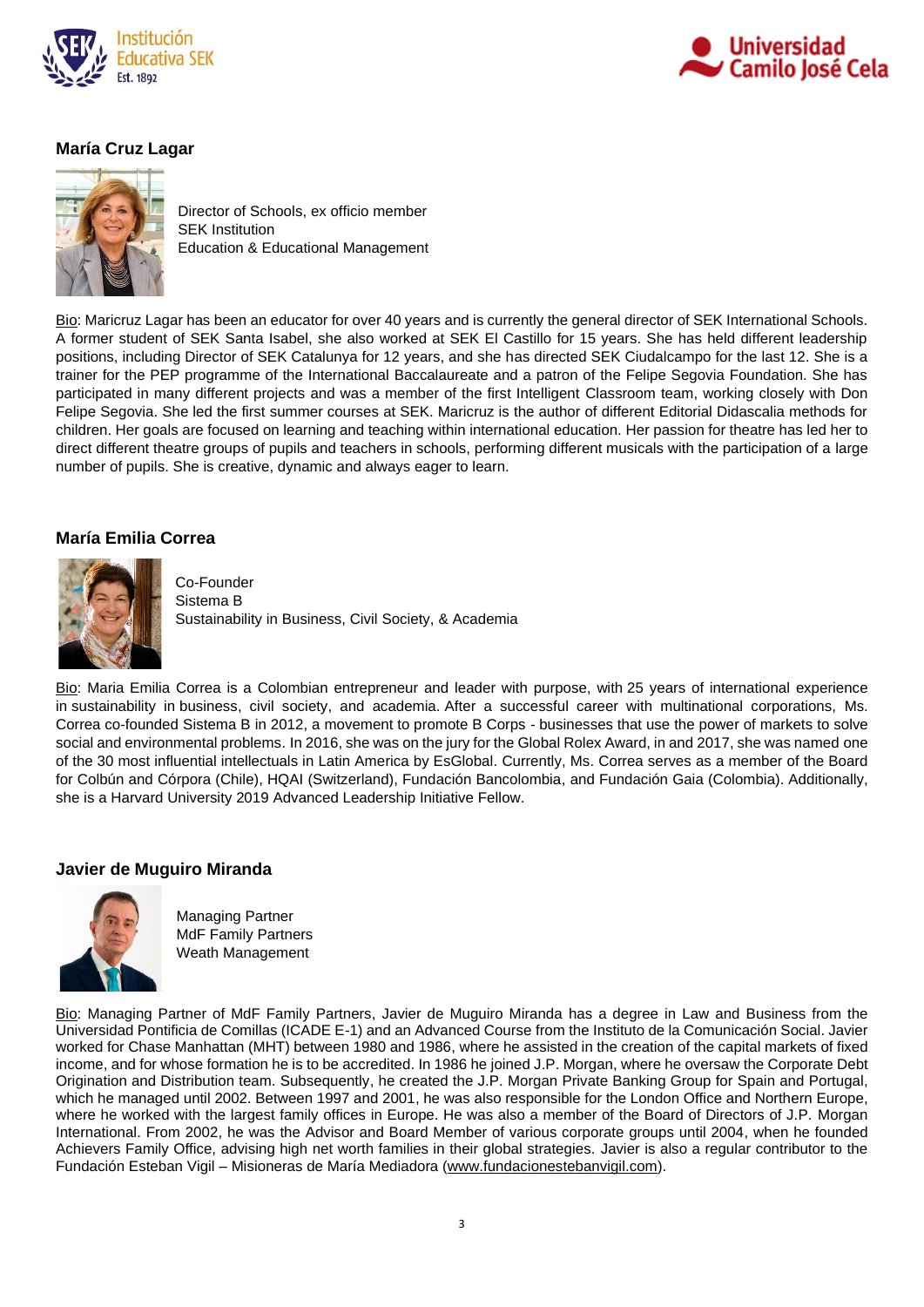



# **Andrés Duarte**



President Luzar Trading Energy Latin America, Investments, Energy, & International Commerce

Bio: Andrés Duarte's business and investments are found in the international energy markets, having had extensive multinational company experience in oil and gas exploration, non-metallic minerals, and Greenfield projects for location and construction facilities related to those industries. As an international commodities trading and shipping expert, Mr. Duarte counts on 30 years of experience in business development within South America and the Caribbean in the areas of trade, shipping, port management, and logistics. For the past 11 years, he has also been heavily involved in developing service companies for the banking sector and representations and investments in the fields of specialty printing and pulp and paper production. In addition, Mr. Duarte has company start-up and development experience in Venezuela with equity ownership in all standing companies currently operating.

## **Alvaro Fernández Ibáñez**



CEO and Editor-in-Chief **SharpBrains** Applied Neuroscience, Innovation, & Lifelong Learning

Bio: Álvaro Fernández Ibáñez runs [SharpBrains,](https://sharpbrains.com/) an independent market research firm tracking applied neuroscience and emerging digital technologies. A recognized public speaker, he has been quoted by The New York Times, The Wall Street Journal, CNN, Reuters, and the Associated Press, among others. Álvaro is the Editor-in-Chief of seminal market reports on Pervasive Neurotechnology and Digital Brain Health, and co-author of the acclaimed books *The SharpBrains Guide to Brain Fitness: How to Optimize Brain Health and Performance at Any Age* (also available in Spanish as *Cómo invertir en su cerebro*, and other languages) and *El cerebro que cura*. He enjoys serving in the World Economic Forum's Council on the Future of Mental Health, and in the Global Teacher Prize Academy run by the Varkey Foundation. Álvaro holds an MBA and MA in Education from Stanford University and a BA in Economics from Universidad de Deusto (in his native Spain), and was also named a Young Global Leader in 2012. More at [www.sharpbrains.com](http://www.sharpbrains.com/)

#### **Bertold Fridlender**



President Hadassah Academic College University Education

Bio: Bertold Fridlender obtained his master's degree in Biochemistry at the University of Chile and his Ph.D. in Medical Microbiology and Immunology from UCLA. He was the founder of the Biotechnology Program at Hadassah College Jerusalem and chairman of the program until August 2012 when he became the President of the College. Prof. Fridlender has been a visiting professor at Rutgers University in New Jersey since 2005. Prof. Fridlender has extensive academic and industrial experience in botanical therapeutics & biotechnology including drugs, supplements, and food, and has served as Managing Director and CEO of several biotechnology startup companies located in Israel, Italy, and the US. His leadership, experience, and initiative ensured a significant international grant, Bio-Xplore, financed by the EU for the identification of Mediterranean plants with medicinal capabilities. Currently, the initiative continues with support from the Ministry of Agriculture and Israeli research institutions.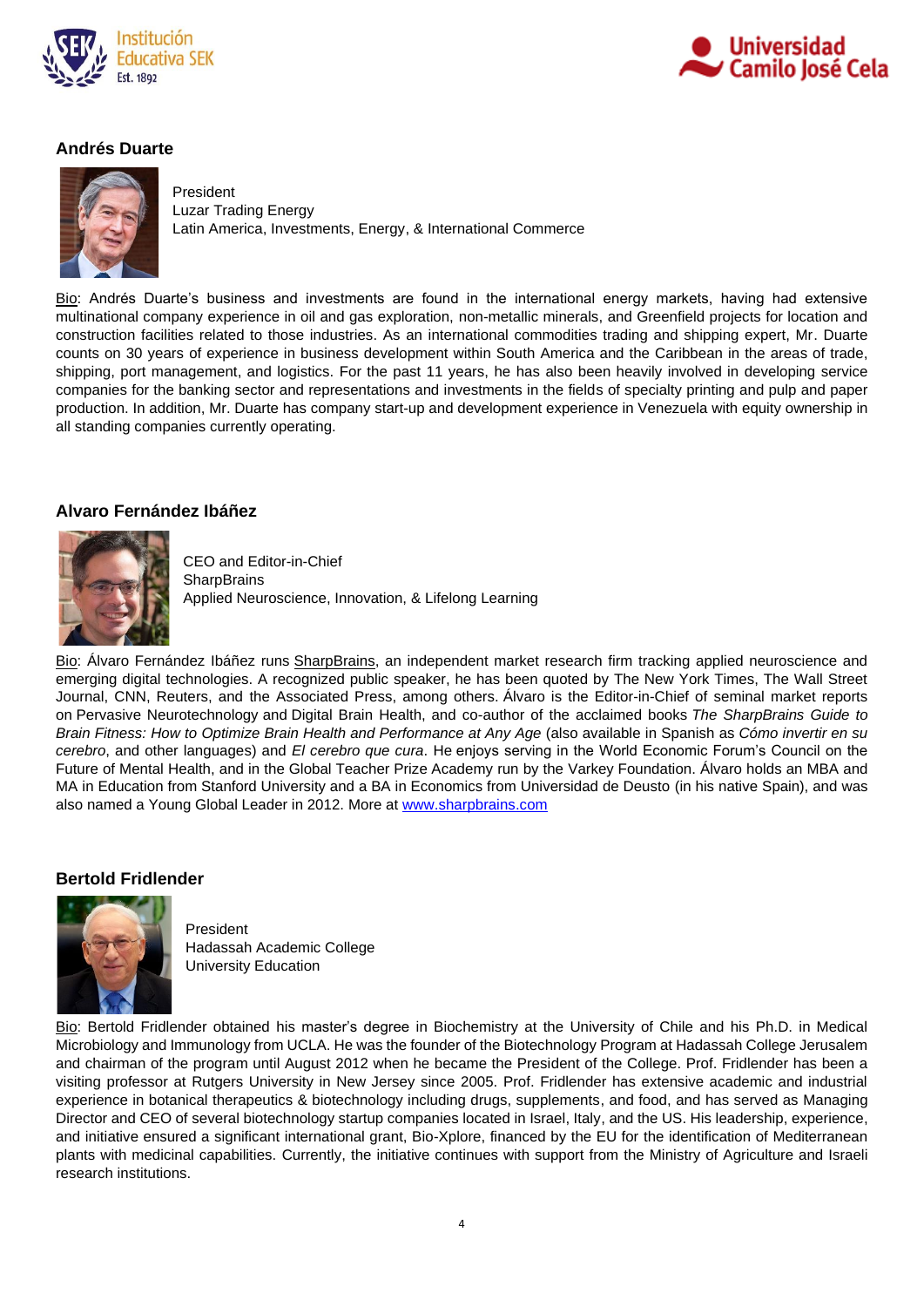



# **Stephen Heppell**



Founder & CEO Heppell.net Learning Space Innovation, ICT, & Education Technology

Bio: Felipe Segovia Chair of Learning Innovation at UCJC, Stephen Heppell is a global leader in the fields of Education Technology and physical learning space design. An early pioneer of multimedia in education and of social networking, he became a university professor at a very young age (supported by Steve Job's Apple) and then founded the e-learning research center Ultralab. In 2004, he founded [Heppell.net,](http://www.heppell.net/) a learning policy & consultancy which has created (and continues to create) innovative learning spaces and huge scale projects across the globe (from schools & universities to corporate spaces & coaching facilities), policies for governments, partnerships with international agencies and Fortune 500 companies, and more. Stephen is also Emeritus Professor & Chair of New Learning Environments at Anglia Ruskin University (UK), Chair of New Media Environments at Bournemouth University (UK), Executive Chairman of Learning Possibilities+ (UK, Philippines, & Singapore), and sits on several other boards, including BAFTA.

## **Bruce Magid**



Executive Chairman The Union University Education, Edutainment, & International Business

Bio: Dr. Bruce Magid is a senior executive with broad experience and exposure in the business, higher education, and nonprofit sectors. He is currently the Executive Chairman of The Union, ¨a ground-breaking sports media edutainment platform that engages the global community to provide high quality training that is accessible, affordable, and accelerates learning. ¨ He has extensive participation at Board level, senior executive committees and within the community. He formerly served as the Executive Vice President of Partnership Development at INTO University Partnerships, Dean at Brandeis International Business School (IBS), and the Martin and Ahuva Gross Chair in Financial Markets and Institutions at Brandeis IBS. Currently, Dr. Magid also serves as a strategic advisor to corporations and non-profits, identifying growth and partnership opportunities.

# **Adrian Monck**



Head of Public and Social Engagement World Economic Forum International Communication & Journalism

Bio: Adrian Monck is specialised in leadership and innovation across content, communications, and civil society, and has deep knowledge of global affairs, with worldwide network at leadership level among stakeholders from media, business, civil society, and government. Mr Monck is a member of the Managing Board at the World Economic Forum, the international institution for publicprivate cooperation, where he focusses on leading public engagement, and the Forum's Global Shapers, Young Global Leaders and Social Entrepreneurs communities. Furthermore, he is Professor and Head of Journalism at City University London, he is Managing Editor of Britain's ground-breaking Five News, and an award-winning journalist with CBS News and ITN, reporting on Middle East, Bosnia, and N Ireland.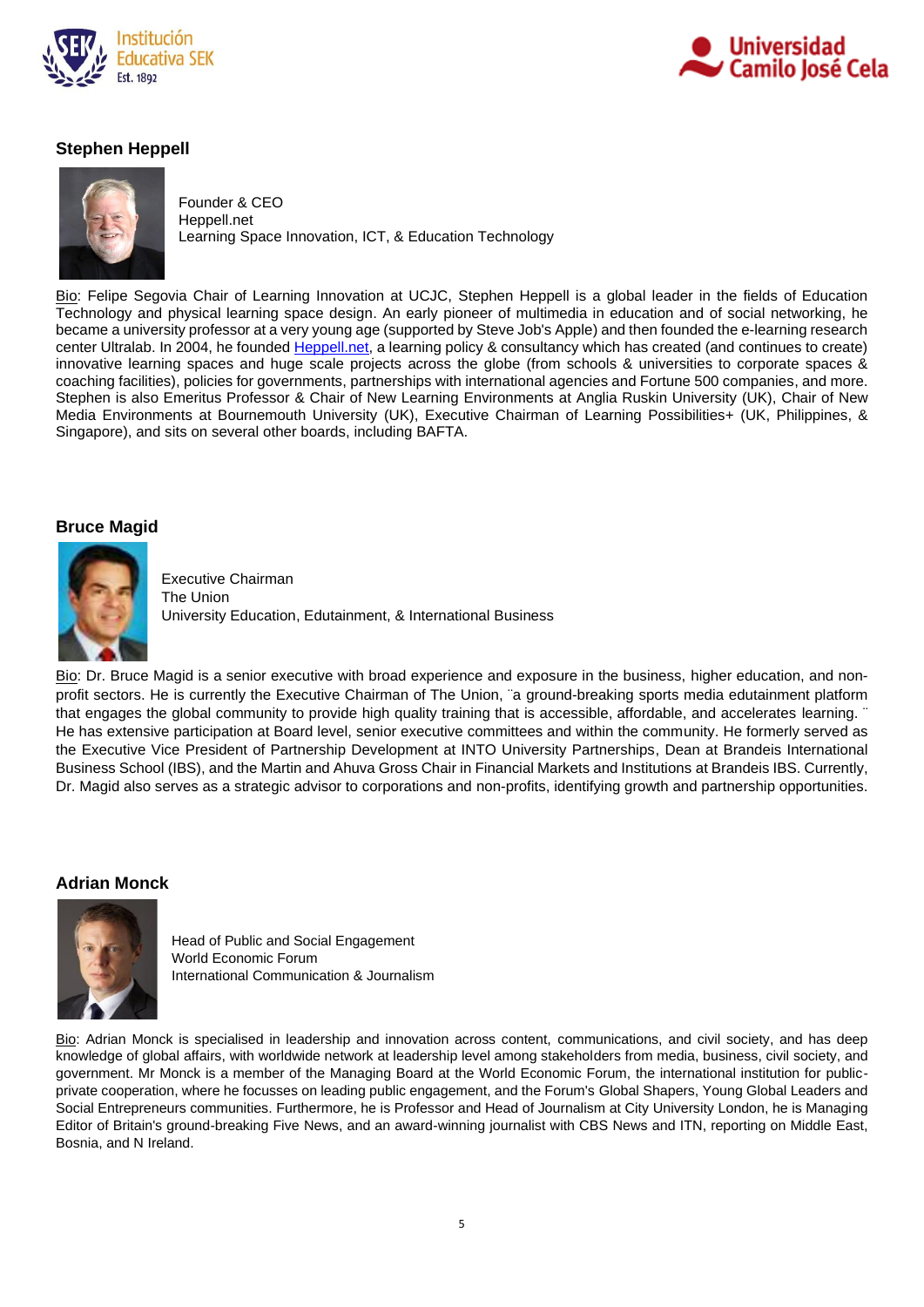



# **José M. Ordovás**



Professor of Nutrition and Senior Scientist USDA-Human Nutrition Research Center on Aging at Tufts University Precision Nutrition & Healthy Aging

Bio: José M. Ordovás, Ph.D., is Professor of Nutrition and a Senior Scientist at the USDA-Human Nutrition Research Center on Aging at Tufts University in Boston, Massachusetts where he also is the Director of the Nutrition and Genomics Laboratory. In addition, he is Professor of Genetics and Pharmacology at the Sackler School of Biomedical Sciences and Leader of the Nutritional Genomics and Epigenomics Group at IMDEA Food in Madrid, Spain. Dr. Ordovás has been a member of the Food and Nutrition Board of the National Academies and the FDA National Toxicology Center Advisory Committee, and he currently serves on multiple national and international steering committees, scientific peer review committees, advisory and editorial boards. Currently he is the President of the Scientific Multidisciplinary Group advising the Spanish Ministry of Science and Innovations in matters related to COVID-19.

## **Ursina Plüss**



Coordinator Swiss Federal Department of Defense Criminology, Journalism, & Crisis Management

Bio: Ursina Plüss has extensive professional experience in the field of crisis management. She has worked as a crisis management expert for the Swiss Federal Police and now works for the Swiss Federal Department of Defense.

#### **Omar S. Qandeel**



Board Member Blue Orchard Finance Ltd, Switzerland Impact Investing Social Development utilizing Technology and Energy, & International Business

Bio: Omar S. Qandeel specializes in social and impact investing utilizing technology and energy platforms, project development, and consulting for European and Asian corporations doing business in the Middle East and North Africa. Mr. Qandeel developed important manufacturing and distribution projects for European corporations in the food and packing industry looking to expand their operations to the Middle East. Early in his career, he was involved in various research work in the public and private sectors.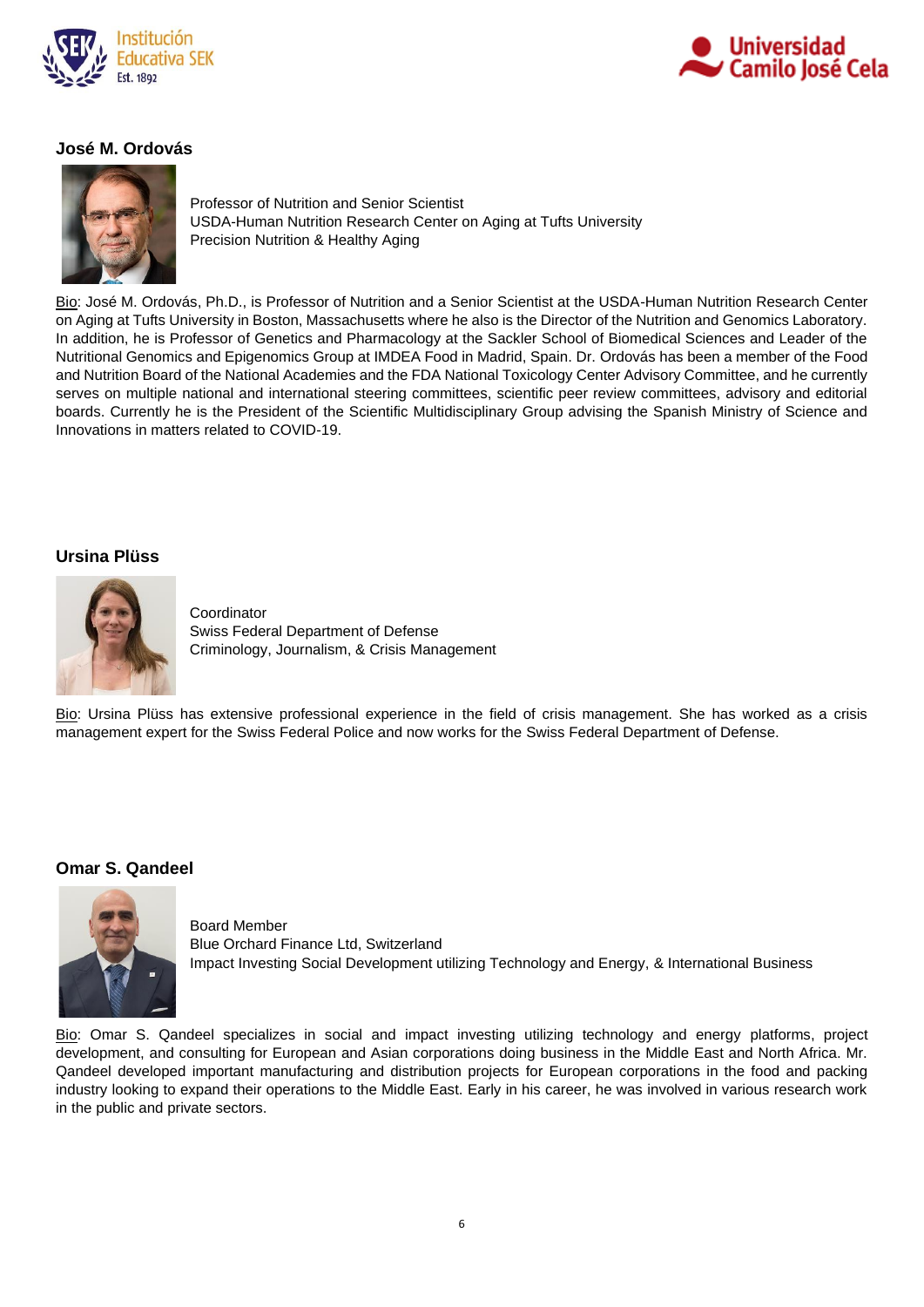



# **Adam Rainer**



President

Shortridge Academy Secondary Education & Behaviour Disorders in Secondary Education Students

Bio: Adam Rainer is the founder of Shortridge Academy, a year-round [coeducational](https://en.wikipedia.org/wiki/Coeducational) therapeutic secondary school for teenagers with problems such as low [self-esteem,](https://en.wikipedia.org/wiki/Self-esteem) poor decision making, [sexual promiscuity,](https://en.wikipedia.org/wiki/Sexual_promiscuity) [lying,](https://en.wikipedia.org/wiki/Lie) and [substance abuse.](https://en.wikipedia.org/wiki/Substance_abuse) In his school Mr Rainer emphasises strengths development, including students in decision-making, and encouraging leadership, which has led to a different kind of therapeutic school. Recently, Shortridge's academic and clinical leadership has strengthened its focus on the intersection of learning issues and therapeutic growth and has integrated a broad range of accommodations and strategies to scaffold students across all aspects of the school, demonstrating the school's commitment to meeting the changing needs of adolescents as they work toward leading healthy and productive adult lives.

## **Andrés J. Recoder**



Private Investor and Entrepreneur International Finance

Bio: Andres J. Recoder was a Managing Director in the Global Markets and Securities Services Division of Citi. He was globally responsible in Markets for the Sales effort on Strategic Client Solutions and for coordinating all the sales activities with Citi's Corporate and Public Sector clients.

# **Alexander Schindler**



Senior Advisor Former Board Member of Union Investment Asset Management & Finance

Bio: Alexander Schindler has advised European and international institutions on the allocation of their investments for more than three decades. He held senior management positions at major European asset management organizations during those years. In addition, Alexander served as President of the European Fund and Asset Management Association (EFAMA) and President of BVI (Confederation of German Investment and Asset Management Companies). In his capacity he represented asset management before the European Commission (as a member of the High-Level Forum) and served as a member of the Securities & Markets Stakeholder Group at the European Securities & Markets Authority (ESMA). He is a qualified banker and lawyer by profession.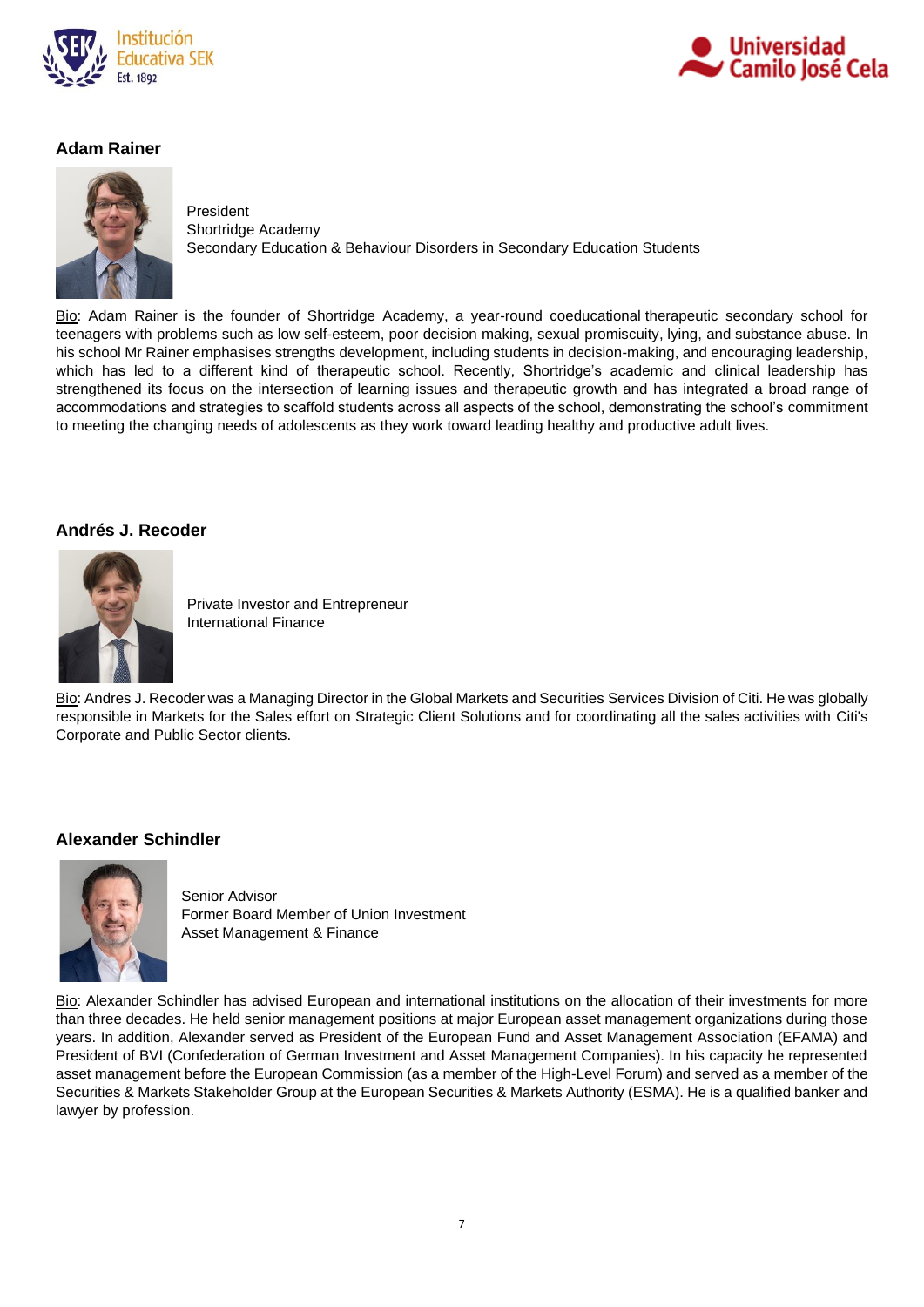



# **Cynthia F. Steer**



Chair BTA IAB; Independent Director BTA Investment Advisors; John Hancock Natural Resource Group International Finance Investments

Bio: Cynthia Steer is a globally recognised strategist, ex-CIO, and valued Board Member whose investment acumen and organisational insights have helped shape sophisticated institutional portfolios and achieved not-for-profit missions for over two decades. Her deep 360-degree subject matter knowledge coupled with unrivalled research expertise and committee knowhow have combined to create winning investible solutions. She is best known for marrying conventional asset allocation strategy into leading edge investment themes and outperforming managers.

### **Jeanette van Beek**

**Director** 



Symphony ZorgAcadamie Founder Gezonder Leven Loont Health & Health Systems Management, especially Handicapped & Geriatrics

Bio: Jeanette van Beek's background is in electro technical engineering and computer processing. Her first job was in healthcare working as a cardiovascular technical assistant. Following, she joined the military to become an air traffic controller. After this experience, she changed to working for an ICT company and developed from field services representative to international role in business development. Since 2003, Ms. van Beek is the director and shareholder of various organisations in the areas of financial services, healthcare, and education.

# **Georg von Habsburg**



Ambassador-at-Large The Red Cross International Relations & Communication

Bio: Georg von Habsburg serves as Ambassador Extraordinary and Plenipotentiary of the Republic of Hungary and as an advisor to the Europe zone office of the International Federation of Red Cross and Red Crescent Societies. He was the President of the Hungarian Red Cross from 2006 to 2012. Mr. von Habsburg is the grandson of Charles I and IV, Emperor of Austria and King of Hungary, the last monarch of the Austro-Hungarian Empire until its dissolution in 1918. His father, Otto von Habsburg (1912-2011), was the last Crown Prince of the Austro-Hungarian Empire.